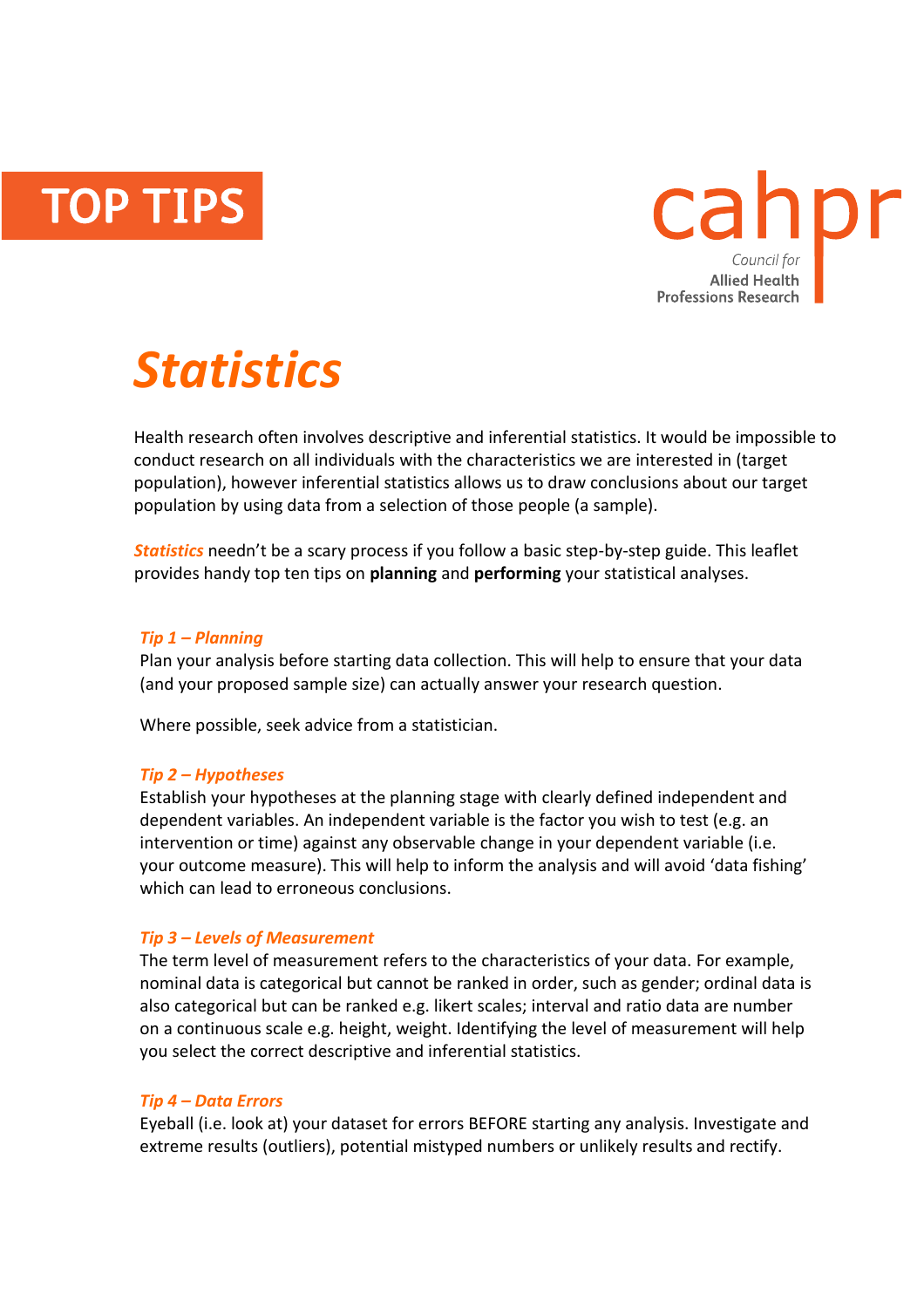#### *Tip 5 – Data Management*

Back-up your data and perform your analyses on a copy of the original data set. Your raw data is precious so this will protect it from accidental deletion or alteration.

#### *Tip 6 – Statistical Assumptions*

Check that your data meets the appropriate criteria (or assumptions) for your chosen statistical test. Interval or ratio level data should be checked for normality of distribution. This can be achieved by either observing a histogram or using the statistical tests e.g. Shapiro-Wilks test for samples of <50, Kolmogorov-Smirnov test for samples of >50 is a good rule of thumb.

### *Tip 7 – Descriptive Statistics*

Use appropriate descriptive statistics to describe the data before going on to perform the more complex statistical tests. Interval or ratio level data that is normally distributed is usually described using the mean and standard deviation. Ordinal level data is usually described using the median and inter-quartile range.

### *Tip 8 – Inferential Statistics*

Decision trees can be useful for identifying the right test. For example:



\*comparing measurements from one group, over several time-points # comparing one measurement from different groups

## *Tip 9 – Powers and Errors*

Be careful performing sub-group analyses. They use smaller datasets, which reduces the power to detect a different. This increases the risk of type 2 errors i.e. failing to detect a true difference.

Use as few tests as possible. Too many analyses on the same dataset increases the risk of type 1 errors i.e. erroneously finding a difference between groups.